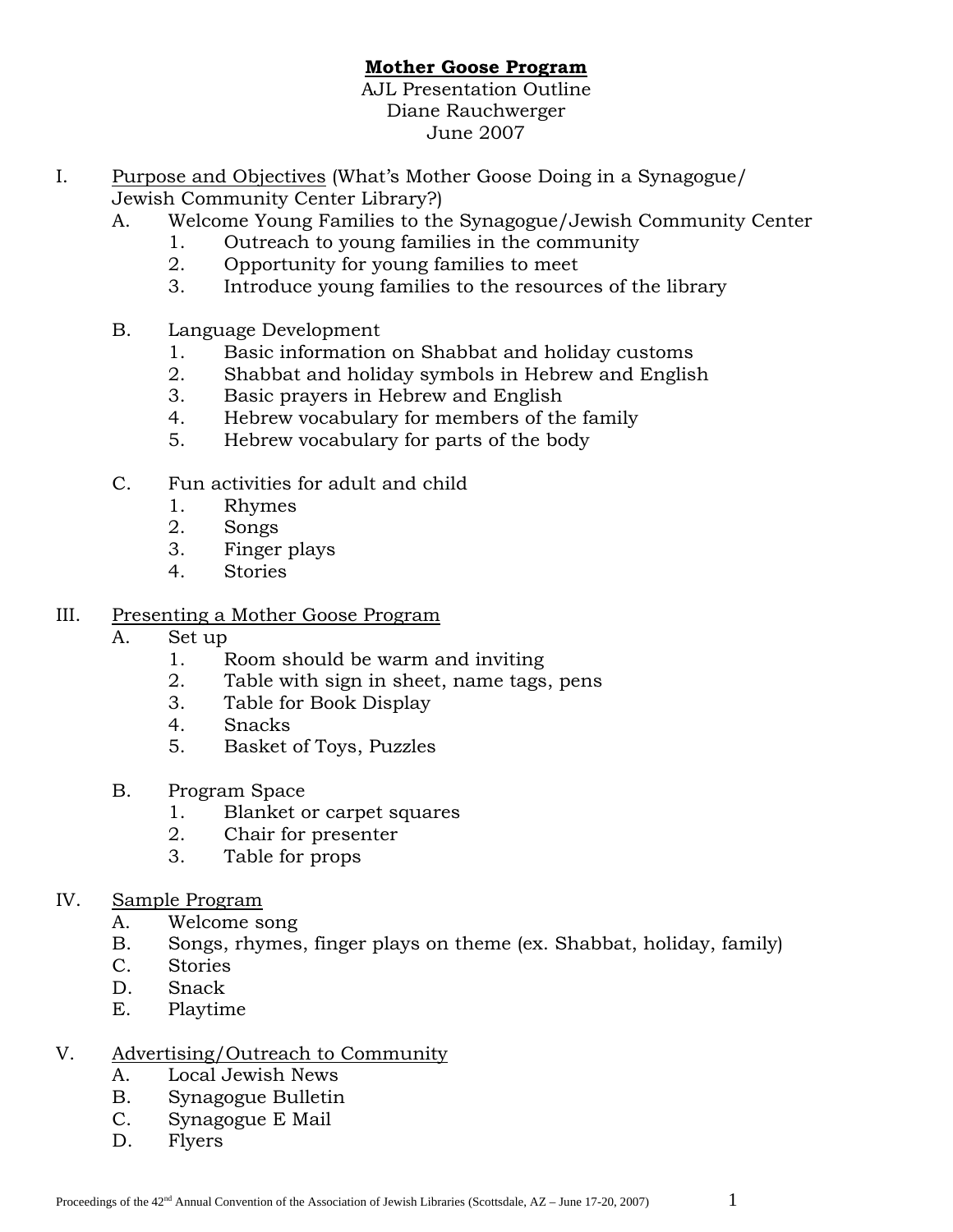#### VI. Handouts

- A. How to for each Holiday
- B. Songs, Rhymes and Finger plays

## VII. Book Display

- A. Jewish Parenting Books
- B. Board Books and Picture Books
- C. Books of Jewish Nursery Rhymes
- D. Holiday Books for Adults
- E. Videos/DVDs

### VIII. Bibliographies

## IX Other Programs for Families with Young Children – Share Experiences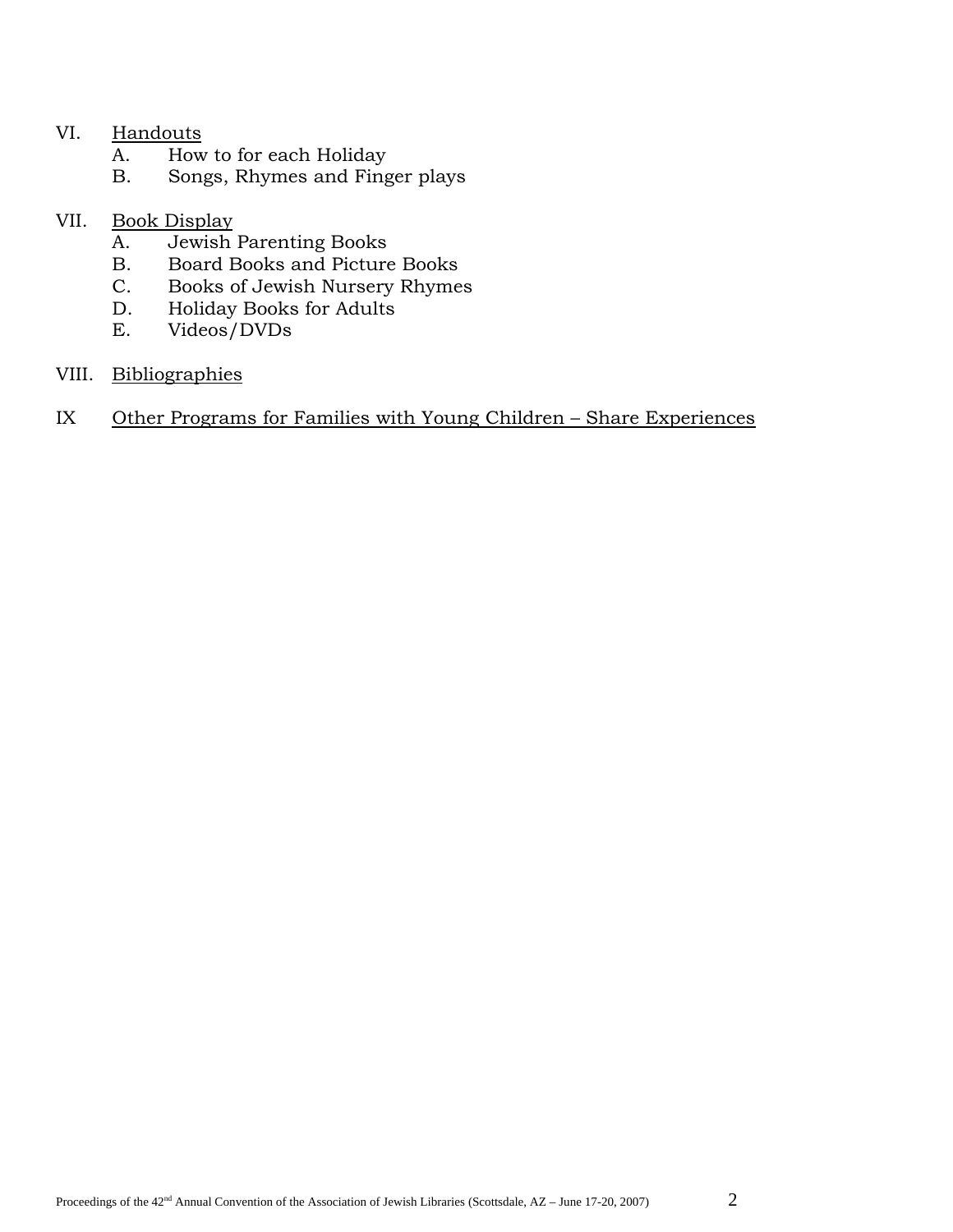### **Mother Goose Program Bibliography**

Diane Rauchwerger

# **Jewish Parenting Books**

| <b>Author</b>                                | <b>Title</b>                                                                                                                              |
|----------------------------------------------|-------------------------------------------------------------------------------------------------------------------------------------------|
| Bell, Roselyn (ed.)                          | The Hadassah Magazine Jewish Parenting Book, Free Press,<br>(1989)                                                                        |
| Ruchs-Kreimer, Nancy                         | Parenting as a Spiritual Journey: Deepening Ordinary &<br>Extraordinary Events into Sacred Occasions, Jewish Lights<br>Publishing, (1996) |
| Mogel, Wendy                                 | The Blessing of a Skinned Knee: Using Jewish Teachings to<br>Raise Self-Reliant Children, Scribner, (2001)                                |
| Levin, Sunie                                 | Mingled Roots: A Guide for Grandparents of Interfaith<br>Dahlia G. Schoenberg (illus.) Children, UAHC Press, (2003)                       |
|                                              | <b>Jewish Nursery Rhymes</b>                                                                                                              |
| Jules, Jacqueline<br>Sally Springer (illus.) | Clap and Count: Action Rhymes for the Jewish Year, Kar-<br>Ben Copies, Inc. (2001)                                                        |
| Levy, Sara G.<br>Jessie B. Robinson (illus.) | Mother Goose Rhymes for Jewish Children, Bloch Publishing<br>Co., (1973)                                                                  |
| Rouss, Sylvia<br>Lisa Steinberg (illus.)     | Fun with Jewish Holiday Rhymes, UAHC Press, (1992)                                                                                        |
| <b>Board Books</b>                           |                                                                                                                                           |
| Gellman, Ellie<br>Chari R. McLean (illus.)   | Shai's Shabbat Walk, Kar-Ben Copies, Inc. (1985)                                                                                          |
| Paluch, Beily<br>Patti Argoff (illus.)       | Braid the Challah: A Playful Action Rhyme, Hachai<br>Publishing, (2004)                                                                   |
| Wikler, Madeline<br>Sagasti, Miriam (illus.) | Let's Celebrate Shabbat!, Kar-Ben Copies, Inc. (1999)                                                                                     |
| <b>Picture Books</b>                         |                                                                                                                                           |

Jules, Jacqueline Once Upon a Shabbos, Kar-Ben Copies, Inc. (1998) Katherine Janus Kahn (illus.)

Tod Cohen (photog.)

Kropf, Latifa Berry It's Challah Time!, Kar-Ben Publishing, Inc. (2002)